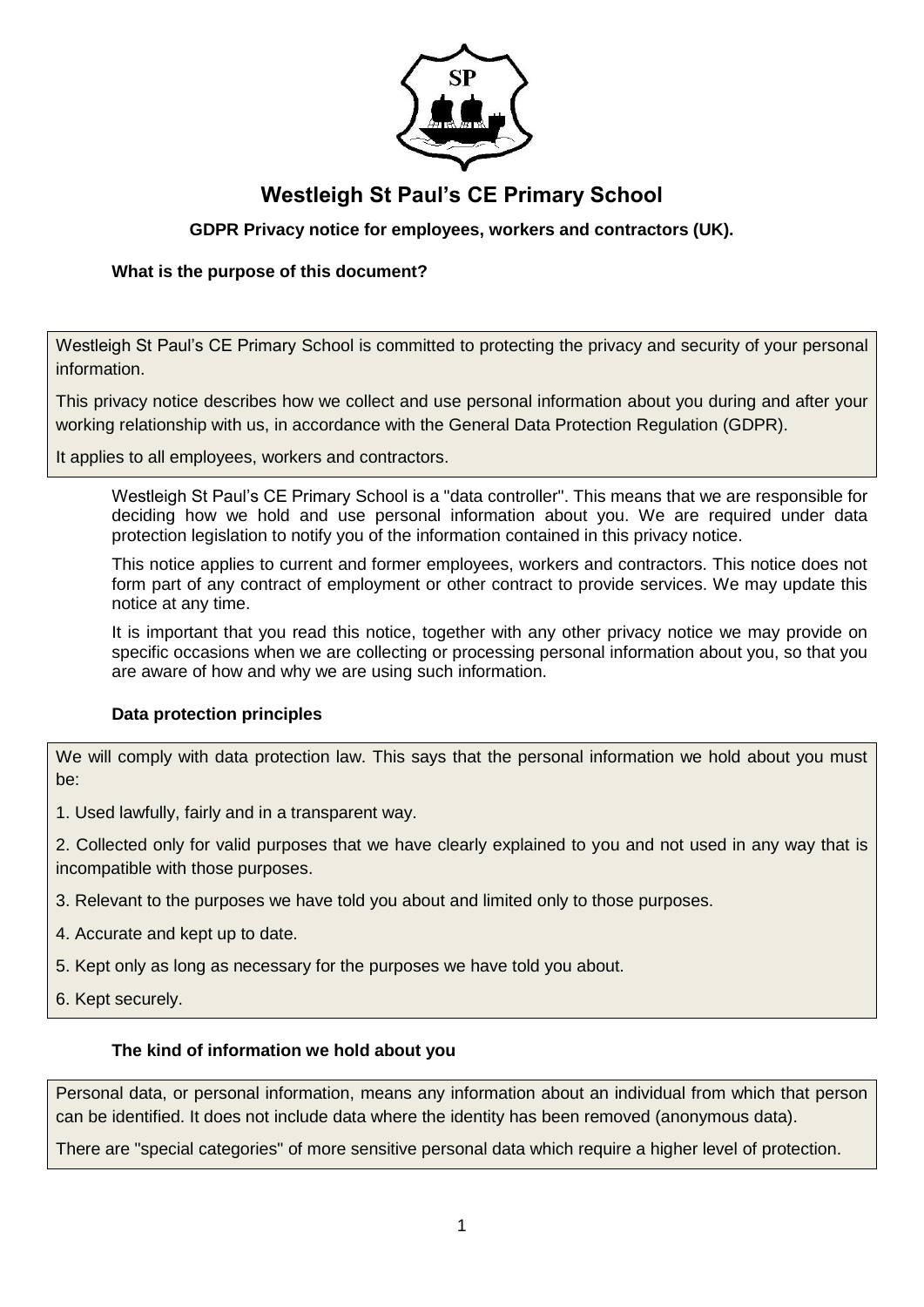We will collect, store, and use the following categories of personal information about you:

- Personal contact details such as name, title, addresses, telephone numbers, and personal email addresses.
- **•** Date of birth
- Gender
- Marital status and dependants
- Next of kin and emergency contact information
- National Insurance number
- Bank account details, payroll records and tax status information
- Salary, annual leave, pension and benefits information
- Start date
- Location of employment or workplace
- Copy of driving licence
- Recruitment information (including copies of right to work documentation, references, qualification certificates and other information included in a CV or cover letter or as part of the application process).]
- Employment records (including job titles, work history, working hours, training/cpd records and professional memberships).
- Absence information including Leave of Absences
- Compensation history
- Performance information
- Disciplinary and grievance information
- CCTV footage and other information obtained through electronic means such as swipecard records
- Information about your use of our information and communications systems
- Photographs

We may also collect, store and use the following "special categories" of more sensitive personal information:

- Information about your race or ethnicity, religious beliefs, sexual orientation and political opinions
- Trade union membership
- Information about your health, including any medical condition, health and sickness records.
- Genetic information and biometric data
- Information about criminal convictions and offences

# **How is your personal information collected?**

We collect personal information about employees, workers and contactors through the application and recruitment process, either directly from candidates or sometimes from an employment agency or background check provider. We may sometimes collect additional information from third parties including former employers, credit reference agencies or other background check agencies.

We will collect additional personal information in the course of job-related activities throughout the period of you working for us.

# **How we will use information about you**

We will only use your personal information when the law allows us to. Most commonly, we will use your personal information in the following circumstances:

1. Where we need to perform the contract we have entered into with you.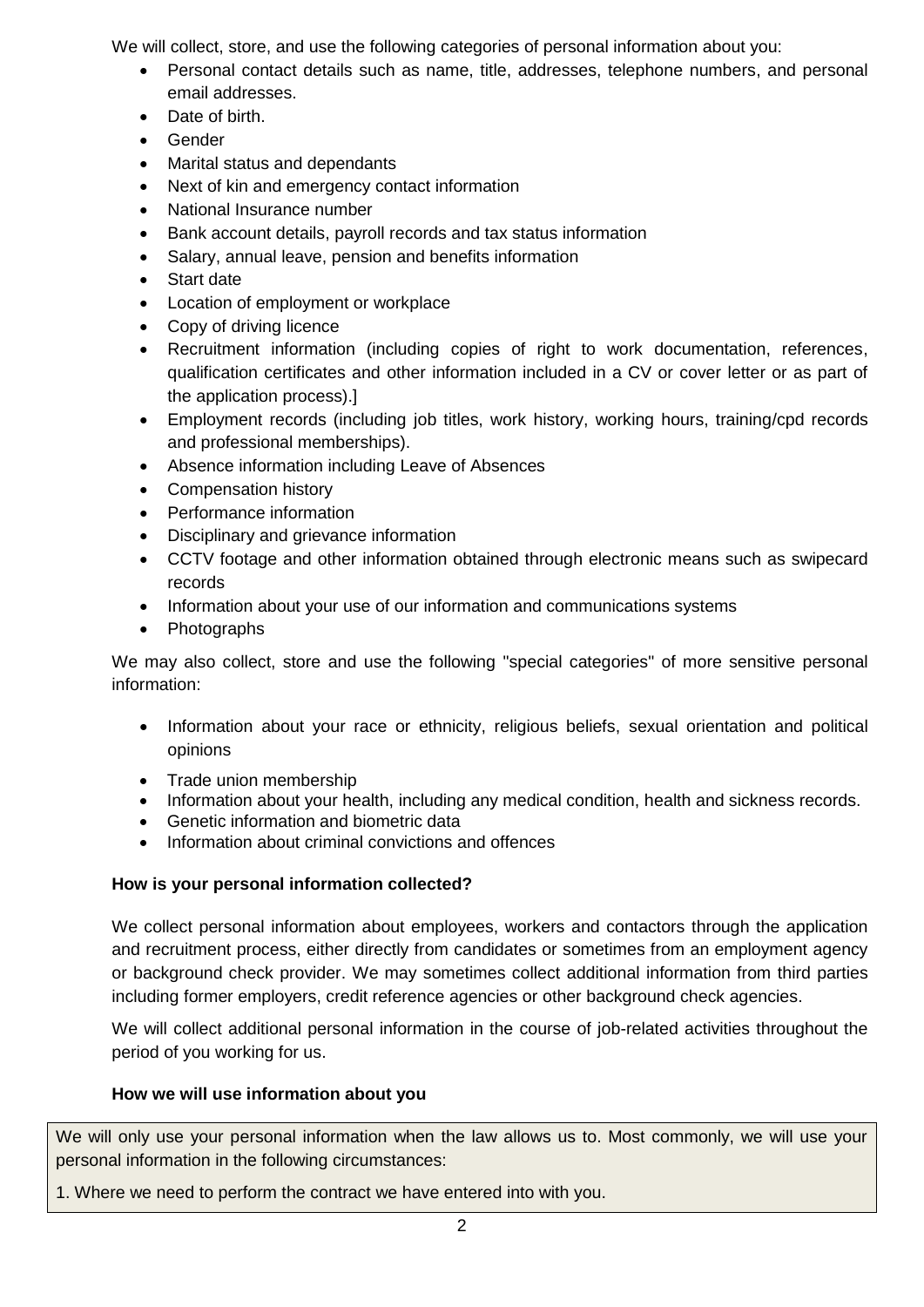2. Where we need to comply with a legal obligation.

3. Where it is necessary for our legitimate interests (or those of a third party) and your interests and fundamental rights do not override those interests.

We may also use your personal information in the following situations, which are likely to be rare:

- 1. Where we need to protect your interests (or someone else's interests).
- 2. Where it is needed in the public interest [or for official purposes].

# **Situations in which we will use your personal information**

We need all the categories of information in the list above (see [The kind of information we hold](#page-0-0)  [about you\)](#page-0-0) primarily to allow us to perform our contract with you and to enable us to comply with legal obligations. In some cases we may use your personal information to pursue legitimate interests of our own or those of third parties, provided your interests and fundamental rights do not override those interests. The situations in which we will process your personal information are listed below.

- Making a decision about your recruitment or appointment.
- Determining the terms on which you work for us
- Checking you are legally entitled to work in the UK
- Paying you and, if you are an employee, deducting tax and National Insurance contributions.
- Providing the following benefits to you: Occupational Health Services, Employer Pension scheme, EAP.
- Liaising with your pension provider
- Administering the contract we have entered into with you
- Business management and planning, including accounting and auditing
- Conducting performance reviews, managing performance and determining performance requirements
- Making decisions about salary reviews and compensation
- Assessing qualifications for a particular job or task, including decisions about promotions.
- Gathering evidence for possible grievance or disciplinary hearings
- Making decisions about your continued employment or engagement
- Making arrangements for the termination of our working relationship
- Education, training and development requirements
- Dealing with legal disputes involving you, or other employees, workers and contractors, including accidents at work
- Ascertaining your fitness to work
- Managing sickness absence
- Complying with health and safety obligations
- To prevent fraud
- To monitor your use of our information and communication systems to ensure compliance with our IT policies
- To ensure network and information security, including preventing unauthorised access to our computer and electronic communications systems and preventing malicious software distribution
- To conduct data analytics studies to review and better understand employee retention and attrition rates
- Equal opportunities monitoring

Some of the above grounds for processing will overlap and there may be several grounds which justify our use of your personal information.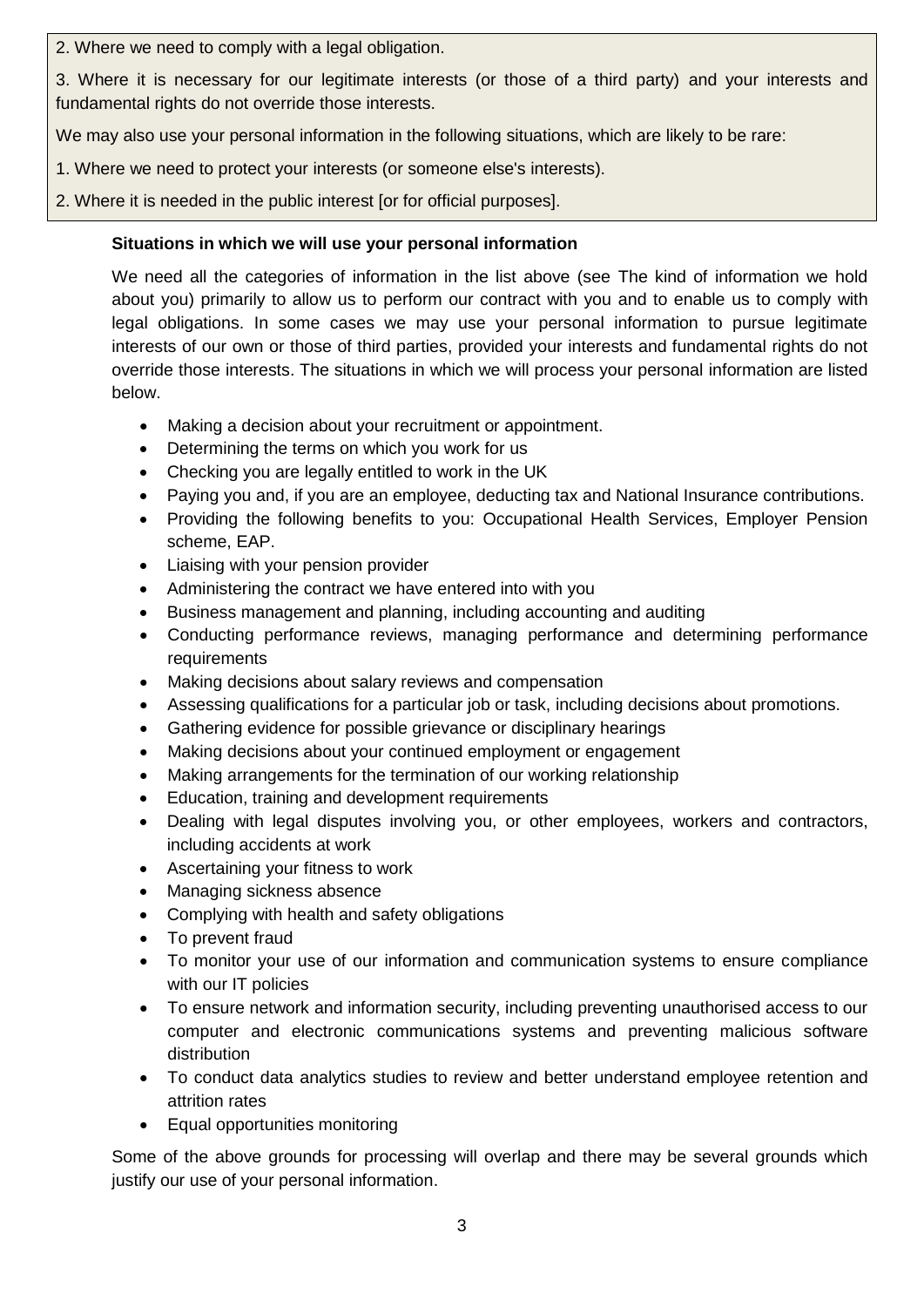# **If you fail to provide personal information**

If you fail to provide certain information when requested, we may not be able to perform the contract we have entered into with you (such as paying you or providing a benefit), or we may be prevented from complying with our legal obligations (such as to ensure the health and safety of our workers).

# **Change of purpose**

We will only use your personal information for the purposes for which we collected it, unless we reasonably consider that we need to use it for another reason and that reason is compatible with the original purpose. If we need to use your personal information for an unrelated purpose, we will notify you and we will explain the legal basis which allows us to do so.

Please note that we may process your personal information without your knowledge or consent, in compliance with the above rules, where this is required or permitted by law.

# **How we use particularly sensitive personal information**

"Special categories" of particularly sensitive personal information require higher levels of protection. We need to have further justification for collecting, storing and using this type of personal information. We may process special categories of personal information in the following circumstances:

- 1. In limited circumstances, with your explicit written consent.
- 2. Where we need to carry out our legal obligations and in line with our Data Protection policy

3. Where it is needed in the public interest, such as for equal opportunities monitoring or in relation to our occupational pension scheme, and in line with our Data Protection policy.

4. Where it is needed to assess your working capacity on health grounds, subject to appropriate confidentiality safeguards.

Less commonly, we may process this type of information where it is needed in relation to legal claims or where it is needed to protect your interests (or someone else's interests) and you are not capable of giving your consent, or where you have already made the information public. We may also process such information about members or former members in the course of legitimate business activities with the appropriate safeguards.

# **Our obligations as an employer**

We will use your particularly sensitive personal information in the following ways:

- We will use information relating to leaves of absence, which may include sickness absence or family related leaves, to comply with employment and other laws.
- We will use information about your physical or mental health, or disability status, to ensure your health and safety in the workplace and to assess your fitness to work, to provide appropriate workplace adjustments, to monitor and manage sickness absence and to administer benefits.
- We will use information about your race or national or ethnic origin, religious, philosophical or moral beliefs, or your sexual life or sexual orientation, to ensure meaningful equal opportunity monitoring and reporting.
- We will use trade union membership information to pay trade union premiums, register the status of a protected employee and to comply with employment law obligations.

# **Do we need your consent?**

We do not need your consent if we use special categories of your personal information in accordance with our written policy to carry out our legal obligations or exercise specific rights in the field of employment law. In limited circumstances, we may approach you for your written consent to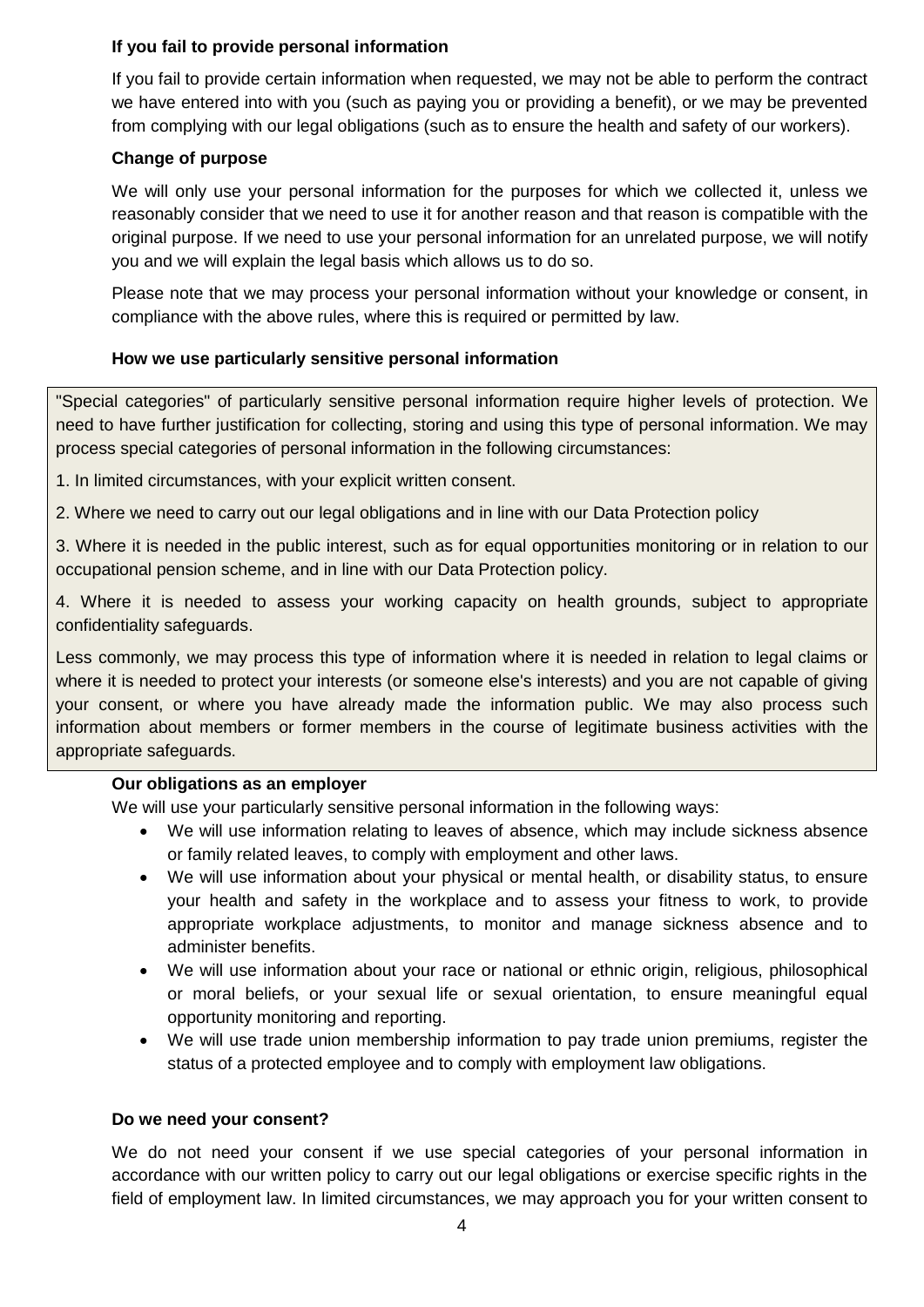allow us to process certain particularly sensitive data. If we do so, we will provide you with full details of the information that we would like and the reason we need it, so that you can carefully consider whether you wish to consent. You should be aware that it is not a condition of your contract with us that you agree to any request for consent from us.

# **Information about criminal convictions**

We may only use information relating to criminal convictions where the law allows us to do so. This will usually be where such processing is necessary to carry out our obligations and provided we do so in line with our Data protection policy.

Less commonly, we may use information relating to criminal convictions where it is necessary in relation to legal claims, where it is necessary to protect your interests (or someone else's interests) and you are not capable of giving your consent, or where you have already made the information public.

We may also process such information about members or former members in the course of legitimate business activities with the appropriate safeguards.

We envisage that we will hold information about criminal convictions.

We will only collect information about criminal convictions if it is appropriate given the nature of the role and where we are legally able to do so. Where appropriate, we will collect information about criminal convictions as part of the recruitment process or we may be notified of such information directly by you in the course of you working for us. We will use information about criminal convictions and offences in the following ways:

- To carry out or obligations by ensuring you are not putting any of our children and employees at a safeguarding risk within the workplace
- To ensure we have minimised our risk of fraud within the workplace

## **Automated decision-making**

Automated decision-making takes place when an electronic system uses personal information to make a decision without human intervention. We are allowed to use automated decision-making in the following circumstances:

1. Where we have notified you of the decision and given you 21 days to request a reconsideration.

2. Where it is necessary to perform the contract with you and appropriate measures are in place to safeguard your rights.

3. In limited circumstances, with your explicit written consent and where appropriate measures are in place to safeguard your rights.

If we make an automated decision on the basis of any particularly sensitive personal information, we must have either your explicit written consent or it must be justified in the public interest, and we must also put in place appropriate measures to safeguard your rights.

You will not be subject to decisions that will have a significant impact on you based solely on automated decision-making, unless we have a lawful basis for doing so and we have notified you.

We do not envisage that any decisions will be taken about you using automated means, however we will notify you in writing if this position changes.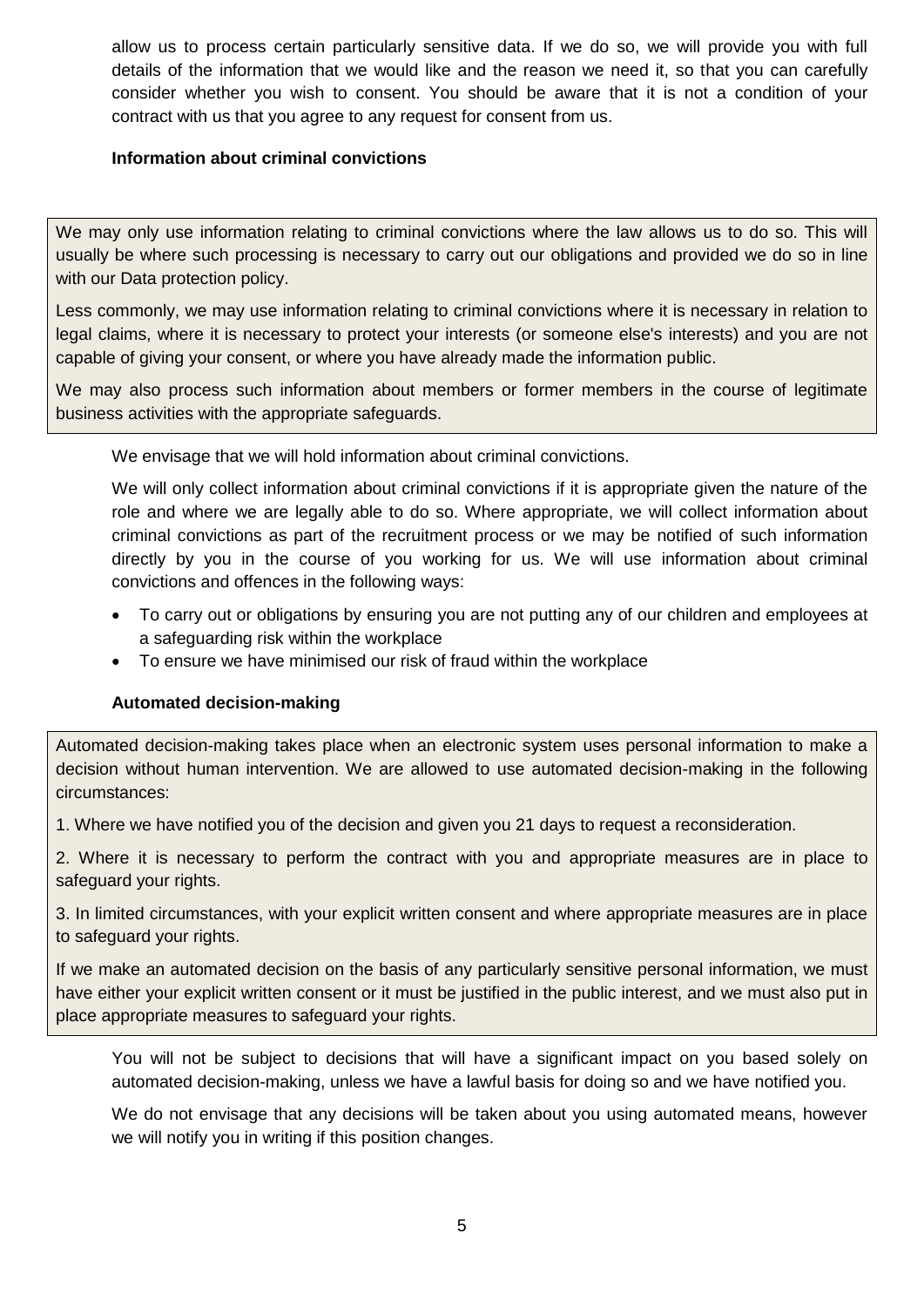# **Data sharing**

We may have to share your data with third parties, including third-party service providers and other entities in the group.

We require third parties to respect the security of your data and to treat it in accordance with the law.

We may transfer your personal information outside the EU.

If we do, you can expect a similar degree of protection in respect of your personal information.

# **Why might you share my personal information with third parties?**

We will share your personal information with third parties where required by law, where it is necessary to administer the working relationship with you or where we have another legitimate interest in doing so.

# **Which third-party service providers process my personal information?**

"Third parties" includes third-party service providers (including contractors and designated agents) and other entities within our group. The following activities are carried out by third-party service providers:

- Local Authority payroll, pension administration, benefits provision and administration
- Health Management Occupational Health & Recruitment
- Staff Insurance Provider Insurance cover for sickness

# **How secure is my information with third-party service providers and other entities in our group?**

All our third-party service providers and other entities in the group are required to take appropriate security measures to protect your personal information in line with our policies. We do not allow our third-party service providers to use your personal data for their own purposes. We only permit them to process your personal data for specified purposes and in accordance with our instructions.

## **When might you share my personal information with other entities in the group?**

We will share your personal information with other entities in our group as part of our regular reporting activities on performance, in the context of a reorganisation or group restructuring exercise, for system maintenance support and hosting of data.

## **What about other third parties?**

We may share your personal information with other third parties, for example in the context of a restructure of the business or academisation. We may also need to share your personal information with a regulator or to otherwise comply with the law.

## **Data security**

We have put in place measures to protect the security of your information. Details of these measures are available upon request. Third parties will only process your personal information on our instructions and where they have agreed to treat the information confidentially and to keep it secure.

We have put in place appropriate security measures to prevent your personal information from being accidentally lost, used or accessed in an unauthorised way, altered or disclosed. In addition, we limit access to your personal information to those employees, agents, contractors and other third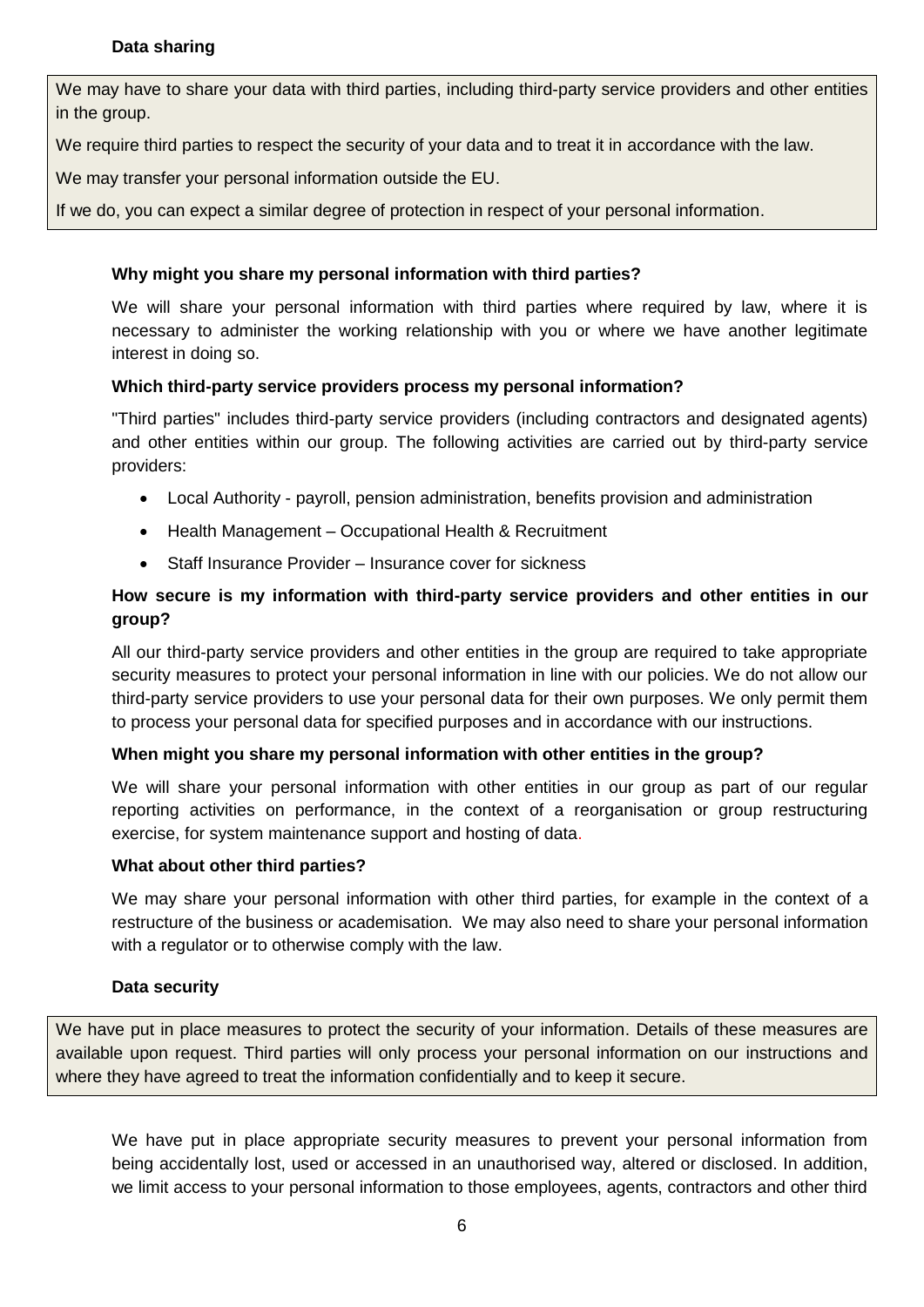parties who have a business need to know. They will only process your personal information on our instructions and they are subject to a duty of confidentiality. Details of these measures may be obtained from the DPO Jo Buckley.

We have put in place procedures to deal with any suspected data security breach and will notify you and any applicable regulator of a suspected breach where we are legally required to do so.

## **Data retention**

## **How long will you use my information for?**

We will only retain your personal information for as long as necessary to fulfil the purposes we collected it for, including for the purposes of satisfying any legal, accounting, or reporting requirements. We comply with the IRMS guidelines regarding out how long we keep information about employees.

In some circumstances we may anonymise your personal information so that it can no longer be associated with you, in which case we may use such information without further notice to you. Once you are no longer an employee, worker or contractor of the company we will retain and securely destroy your personal information in accordance with our data retention policy and applicable laws and regulations.

# **Rights of access, correction, erasure, and restriction**

## **Your duty to inform us of changes**

It is important that the personal information we hold about you is accurate and current. Please keep us informed if your personal information changes during your working relationship with us.

#### **Your rights in connection with personal information**

Under certain circumstances, by law you have the right to:

- **Request access** to your personal information (commonly known as a "data subject access request"). This enables you to receive a copy of the personal information we hold about you and to check that we are lawfully processing it.
- **Request correction** of the personal information that we hold about you. This enables you to have any incomplete or inaccurate information we hold about you corrected.
- **Request erasure** of your personal information. This enables you to ask us to delete or remove personal information where there is no good reason for us continuing to process it. You also have the right to ask us to delete or remove your personal information where you have exercised your right to object to processing (see below).
- **Object to processing** of your personal information where we are relying on a legitimate interest (or those of a third party) and there is something about your particular situation which makes you want to object to processing on this ground. You also have the right to object where we are processing your personal information for direct marketing purposes.
- **Request the restriction of processing** of your personal information. This enables you to ask us to suspend the processing of personal information about you, for example if you want us to establish its accuracy or the reason for processing it.
- **Request the transfer** of your personal information to another party.